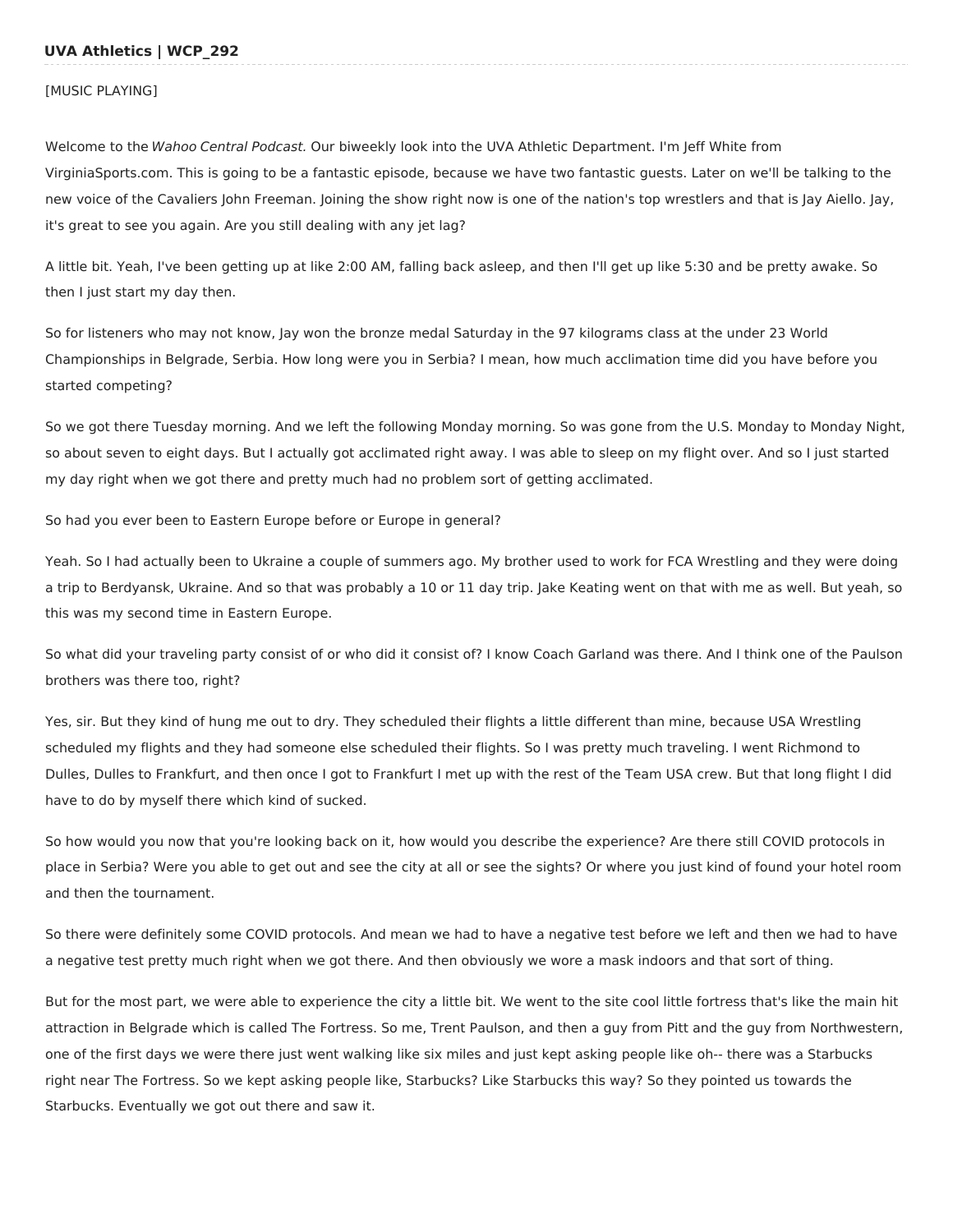And then the last day after I was done competing me, Trent, and a wrestler from Missouri were able to walk like some like 10 miles around the city. Went and saw I guess they have one of the biggest cathedrals in the world. So that was really cool. But yes, we were able to get to experience some Serbian culture for sure.

So you were 3-1 on the mat. I know you went out there wanting to win the gold medal. But now that you've had a little time to digest it, you happy with the way it went competitively?

Yeah, definitely. I feel like I wrestled pretty well. I mean, obviously you're always going to look back on some positions and some matches and sort of realize like, oh, I did this wrong or I could have done this a little bit better or if I would have just sort of relaxed a little bit more in the one match I lost maybe I could have won. But overall, it was just super grateful just to be there and even competing in the world championships. And then definitely coming away with a medal was a success.

So when you received your medal, did you get up on the podium with the other medal winners? Did they play the star-spangled banner? And if so, what was that like to hear that?

So if I would have won they would have played the star-spangled banner. So I still got up on the stand, announced me as representing America, which is really cool, place the medal on my neck and everything. But the guy that won was from Iran so they played their national anthem.

And that's the guy who beat you in the semis, right?

Yes, sir. Yeah, that's who beat me in the semis.

So this might be a stupid question, but you wrestled guys from Turkey, Russia, Iran, and Belarus in your four matches. How did the referees communicate? I mean what language did they speak when they were giving instructions to the wrestlers or did they not do that?

There wasn't a whole lot of communication, honestly. For the most part it's sort of they'll sort of communicate through hand signals sort of. So they start calling you for passivity or if they put you on the shot clock, I mean, you'll know when you're on the shot clock because a little timer comes up on the board and stuff. So there wasn't too much of a communication barrier with the wrestlers and the refs. Yeah, so that wasn't too hard to get past.

So back here in the states, the college season officially began last weekend. Virginia got a big win over American University. What's your plan for getting back into competition? I'm guessing you're not going out and wrestling this weekend or next weekend.

Yeah. So I'm taking a little bit of time off right now just to rest my body because we've been training pretty hard ever since I really made the team getting ready for worlds. So had a big training cycle there. Giving my body some time to rest. And we'll sort of probably get back to working out and wrestling starting next week.

As far as competing goes, we've talked a little bit. But it's looking like I'll most likely be back closer to Midland since we have two-- I think, yes, we have a dual meet this week against Maryland, which I obviously will not be competing in. And then we have a dual meet next weekend against Campbell, where there is some talk about trying to get back but it's probably unlikely as of right now.

So 97 kilograms converts to 214 pounds, I think. You've always wrestled at 197 here. Is the plan to get back to 197? And if so, how much time does it take? There are restrictions aren't there on how much you can lose and how quickly?

Yeah, so I certified back a couple of weeks ago. So I'm technically cleared to wrestle even this weekend. But it will take some time for me to get my weight down in a healthy sort of way to be able to compete at 197.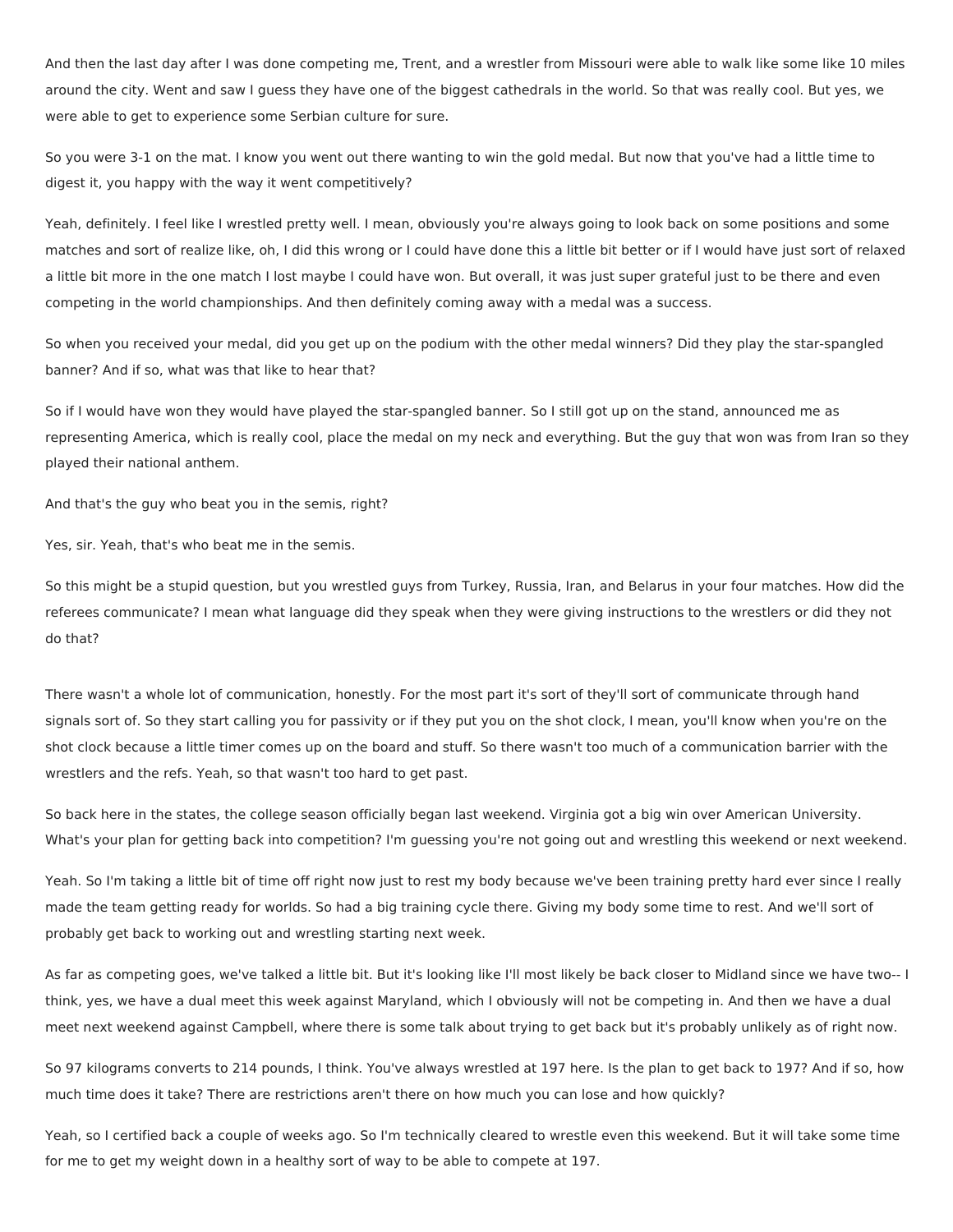So if my math is correct and your bio on the website is correct, this is year number six for you at UVA. 2016 graduate of Westfield High School, right?

Yes, sir. That's right.

So how many degrees do you have at this point and what program are you in now?

So I graduated in 2020, spring of 2020 right when COVID was starting up. And I graduated with a degree in econ and a minor in social entrepreneurship. I always had the plan of just taking classes my fifth year, not getting a master's. So last year I actually took the fall off just not knowing what would happen with COVID and with wrestling and things. And then I re-enrolled in the spring just so I would be eligible for nationals. So I didn't get any degree last year, was just sort of taking classes to stay eligible.

And so with the extra year of COVID I was like, you know what, I didn't get a master's last year. It only makes sense for me to get a master's this year. So right now I'm currently in MS E-commerce program in the marketing and management track. And it's a good amount of work, but I'm actually really enjoying a lot of the material right now.

Good. The arc of your career is probably a little bit unusual for somebody who has reached the heights that you have in college wrestling. A lot of the top guys, a lot of your peers, nationally ranked guys had success right off the bat. I've talked to you about it in the past, your red shirt freshman year was kind of a struggle. You had some injury issues. You didn't compete as well as you wanted to. How did you kind of push through that? I know Garland has used that as an example to other wrestlers who maybe encounter some adversity early on.

Yeah, it's actually funny because right after I meddled at world someone had posted a video on Twitter of an interview from 2018 of Garland. And someone was asking him like, how did Jay sort of make this transformation? And one of the big things he mentioned in that interview, which I definitely know is true for myself, was just like the mental aspect of wrestling and of I guess just sports in general.

Everyone likes to think of you need to train this way and you need to do these certain things in order to get good. But a lot of just competing is mental. Just believing in yourself and pretty much doing whatever it takes to be successful on the mat. Willing to push through pain, and to face adversity, and to sort of not shy away when things get tough.

I mean, do you kind of use your own story as an example to younger teammates who maybe when they're having trouble early on in their careers and things aren't going the way they want? Because pretty much everyone in the program had an incredible record as a high school wrestler.

Yeah. Yeah, I definitely use that, use my story a lot to just encourage guys for sure. Especially I'll say the biggest circumstances when guys get hurt. Like you said, my red shirt freshman year it ended poorly. I ended up with a losing record. And then at ACCs I ended up tearing my labrum, my rotator cuff, and my bicep tendon in my right shoulder.

And so I didn't wrestle at all that summer. I think I started wrestling live maybe like a month before the season had actually started. And so whenever guys get put in that position where they're hurt, they're not able to get on the mat, I just tell them like, hey, control what you can control and just don't waste this opportunity. Because it is an opportunity for you to sort of hit the reset button and focus on things that you wouldn't be able to focus on if you weren't hurt. And so just use the opportunity wisely and don't play a pity party like start feeling bad for yourself or get frustrated. Like I said, focus on what you can control.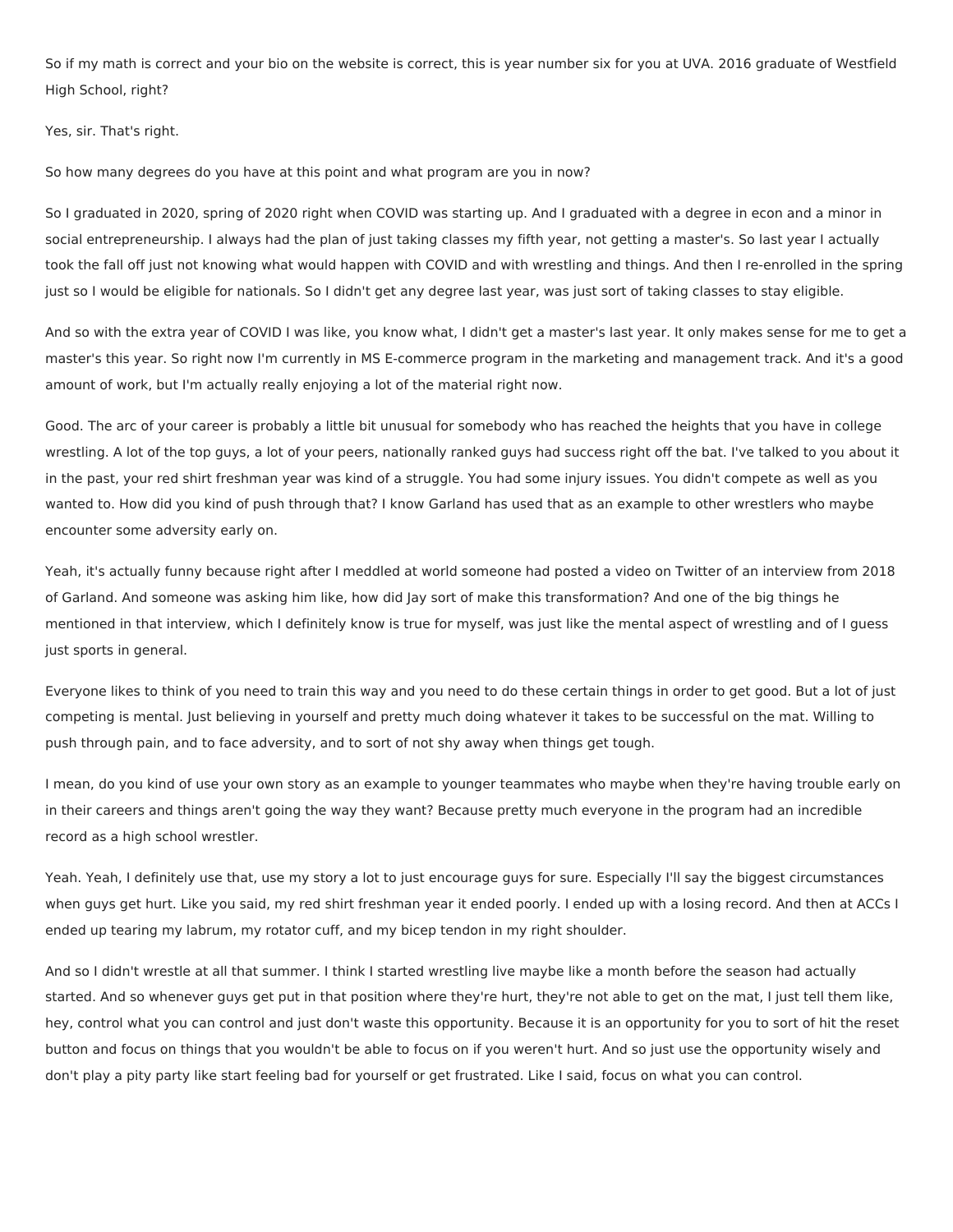You've had to deal with some setbacks the last couple of years, some of it out of your control. In 2020 you won the ACC title at 97. Then the pandemic hit. NCAA championships were canceled. I know that was a huge disappointment to you and to your teammates who were headed to NCAAs. Then last season it didn't seem like you are ever quite at your best. Did you have some medical issues last year or did you ever feel 100% last season?

So last year right before, like I said, I had the fall off. And then I came back in the spring, so I wasn't able to practice with the team until about mid December or beginning of December for when the fall semester ended. And right when I was set to come back I actually got COVID and so that put me out for another two weeks.

And so I think just the whole process of having COVID and getting my weight down and then finally getting back into training hard, not giving myself that opportunity to recover played a little bit of a factor. I was a little bit worn out come national time and just going through all that. But yeah, I think one of the biggest things, and I sort of realize this right after nationals that ended was, in 2020 I was competing really well.

I was really confident all my skills and all my abilities. There was no doubt in my mind that I was like one of the best wrestlers in the country. And I still felt that way I think my last year, but I just for some reason wasn't competing at that same level. And yeah, that was definitely really frustrating for me. But yeah, I think just like feeling a little bit worn out maybe from having COVID right before the season had got underway and cutting weight and all that.

At what point after the season did you-- I mean, at what point in the spring or maybe it was even the summer did you feel like, hey, I've got all my energy back. I'm back on track. I'm 100%.

Man, it's hard to tell. I would say definitely like the trials, the U23 trials I definitely felt it because I was out there competing again. It's always hard to tell in the practice room because it's just it's not the same. You can practice great and then wrestle poorly on the mat still. So I'd probably say it at the U23 trials I was like this is me. This is how I know I can wrestle.

So your former teammate, Jack Mueller, is also one of your closest friends. He joined Garland's staff as a volunteer assistant this year. What's it been like having Jack back in the wrestling room again but also kind of backing your life on a daily basis?

Jack's been amazing for a huge number of reasons for our team. I'll start there. So he's just got a really great wrestling mind and is obviously like fresh off of having success in college and some success outside of college as well. So that's just really helped I think, one, like the younger guys coming in and our lighter guys in general. Just him being able to work with them and show them things and being able to get on the mat with them all the time.

And then you also throw that in for recruiting too. Jack's back, like a guy that a lot of kids will come in and work out with. So he's been really great as far as the wrestling side goes.

And then he's also been just a really good sort of mentor for a bunch of the younger guys as well. I know he was reading a book on mindset with a couple of guys. And he's always-- I talked to him this morning and he's like yeah, I'm doing film with like five or six guys today. So he has that energy and that fire in him right now. And it's been really awesome to have him back.

And then apart from the wrestling, just as a friend, it's always great to have one of your best friends back in town who you can get dinner with and just hang out. And be able to talk through some things that maybe you don't feel as comfortable talking with someone else with. So that's been awesome.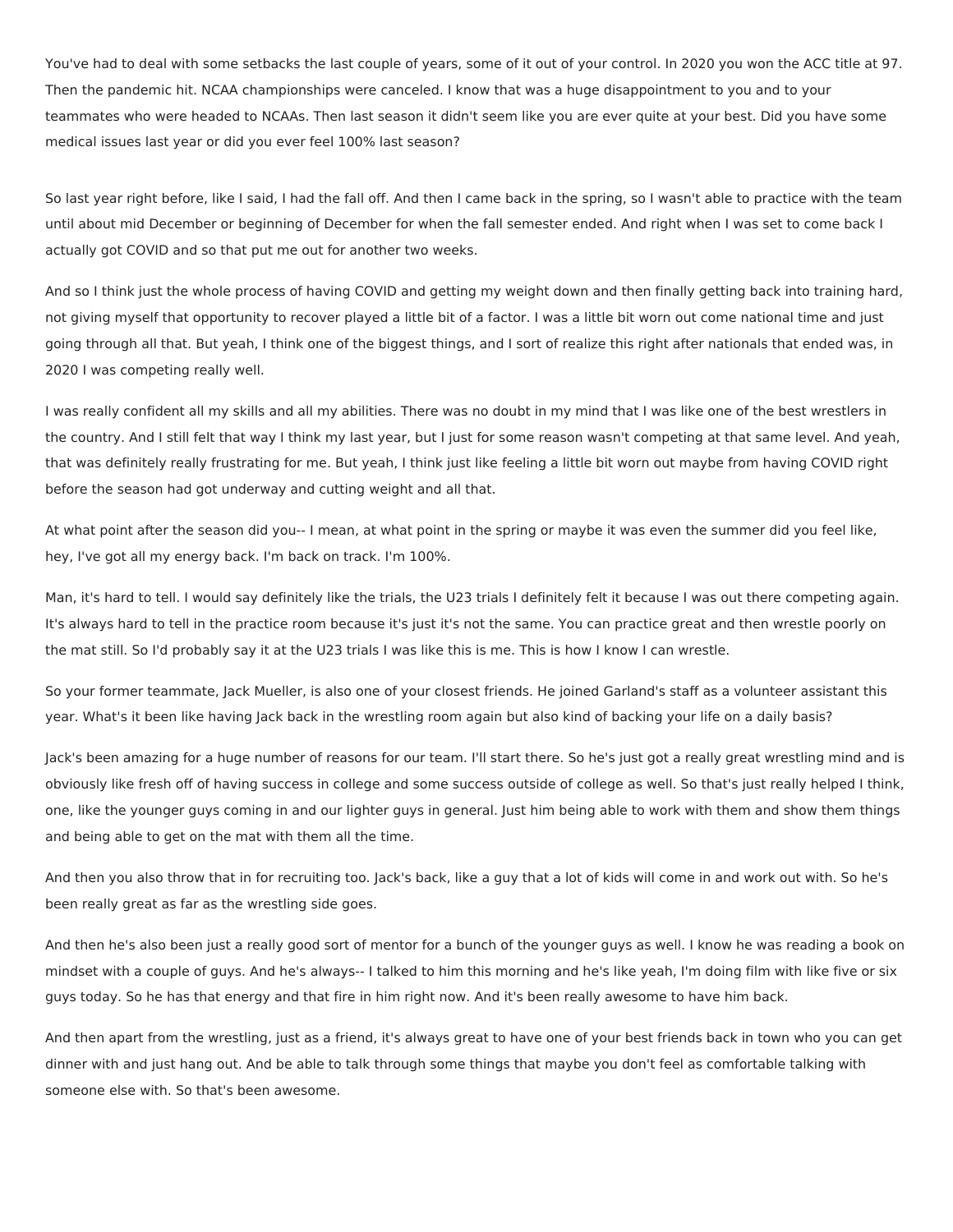Injuries and health are kind of the X factors in all sports and wrestling is no exception. If Virginia is able to field the team, the lineup that it wants to this season, it looks like a really strong group on paper. There's an awful lot back from last season. You're healthier. You're coming off the big off season. What do you think about the team's prospects for this season?

Yeah, like you said, staying healthy is the name of the game. I feel like if we can stay healthy we could have a really good team out there. I know that we'll have guys who will step up and do well, even if we don't have the lineup we want exactly.

But yeah, staying injury free is pretty important. But I feel like we can compete with any of those top teams. We had some really close deals last year with Tech and we beat Pitt last year.

#### Right.

We've had good matches with NC State the past couple of years. And so it's just getting over that little hump of maybe taking some of those tools. I think we split with Tech last year 5 and 5 match wins. We just got to get maybe a bonus point here, a bonus point there, win that extra sixth match. So I feel really confident with the group of guys we have.

So when you were at Westfield High School in Northern Virginia you not only were a state champion wrestler, you were a big time football player. Do you miss football? Are you able to follow the team here at all?

Yeah. I follow our team. I wouldn't say I miss football too much just because I know I love wrestling. Football for me in high school was just me and all my best buddies did it. So that's what really made it fun. Just going through those four years of high school, I guess, just like always working out with each other and always being with each other. And so that's why I really enjoyed it.

But yeah, I follow our football team here and there. It's cool to see some of the stuff they're doing this year. And it's definitely cool to see what they've been able to do with Bronco over the past six years that I've been here so yeah.

Are you able to get out to Scott Stadium much? I know once you get into full wrestling season you guys are often competing on the weekends.

Yeah, I think I've been to like two games this year. So it's been good. It's definitely like the atmosphere, like I said, it's completely different than when I first got here. So that's always really cool to see how the program sort of turned around.

I will wrap it up with this then. Notre Dame is coming to town this weekend for a big game. Give me your prediction on what's going to happen Saturday night.

It's going to be high scoring I think. Our offense has been explosive all year. If we could just get a few stops in there I think that would be the game for us. So I'm excited to see. Hopefully the Hoos can pull off a win.

Yeah, looking forward to it. Well, listen, thank you so much for your time. Good seeing you. And look forward to following your progress again this season.

Awesome. Sounds good. Thank you, Jeff.

All right. OK. We're going to take a short break and then we'll be back with the Hoos new radio play by play announcer. So stay tuned.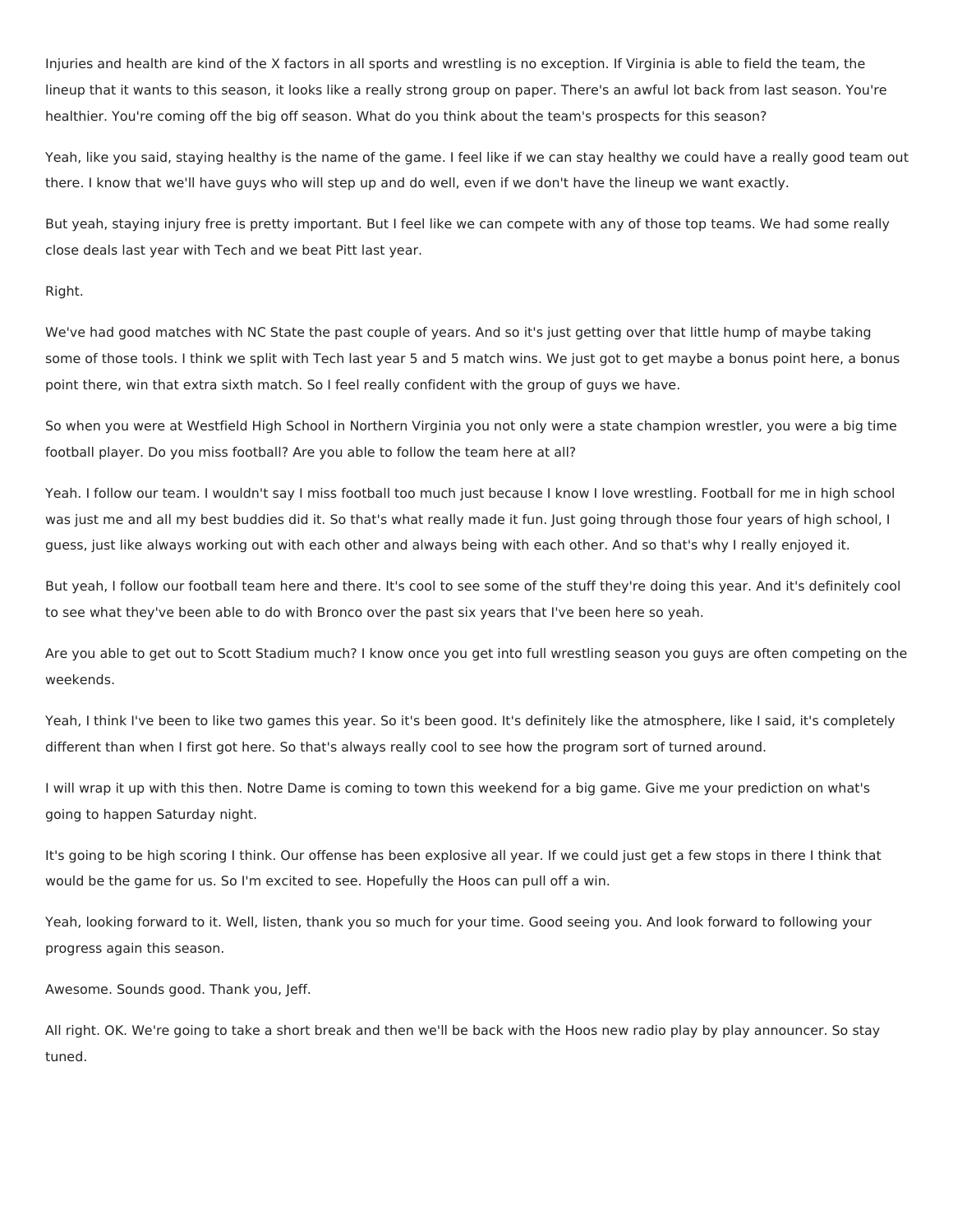Did you know that more than 50,000 Wahoo fans have already downloaded and are using the UVA sports app? It is the best way to keep track of Virginia athletic scores and news in addition to some great fan contests. You can pick your very own sports preferences and never miss a final score or breaking news. And don't forget that you can listen to all of our coaches shows live or archived on the app. Go to the Apple store or Google Play and search for Virginia sports or UVA sports. So don't miss out and download the UVA sports app today.

OK, now I have the pleasure of welcoming in my newest colleague who happens to be someone whose been a friend of mine for many years. That, of course, is Crozet's favorite son, the new voice of the Cavaliers, John Freeman.

Freeman, I appreciate your coming up for air long enough to do this interview. How is the whirlwind that is your life? I know whirlwind is kind of a cliche thrown around. But I think in your case it's probably apt.

Yeah. Well, it's good to be on with the true Croatian sensation himself in Jeff White. I like to say, I'm pre Dairy Queen era Crozet, as a true Crozet original. But I do mean it and I said this in a tweet one time earlier in the week that I really try and avoid cliches when going on the radio, but there's no way to describe this more than a dream come true.

It really is something that I've dreamed about since I was a little kid. Growing up in Crozet to one day be the voice of the Cavaliers. And I've been fortunate enough to intern for both Mac and Dave, the voice of the Cavaliers, in my life. And then just the way it's all worked out.

You said it, whirlwind is the perfect way to describe it. You never really get to choose when an opportunity knocks on your door, you just have to choose to take it. And that's what happened to me and here I am in Dave Kane's old office with some of his stuff still in it. I'm texting him.

And in fact, his phone to my left has one blinking voicemail and it is from Jeff White himself. So one day I'll listen to that voicemail, maybe your final message to Dave Kane. But it's incredible. I can't believe the turn of life and I'm so thrilled to be here.

I mean, you should probably take down that Denver Nuggets poster that Kane had in his office now that he's working for the Bucks but we won't go into that. I'm just thankful you're doing this podcast whenever I would talk to Kane about getting on he'd tell me to check with his agent. So you're not big timing me like that.

On a more serious note, you know Dave well. You've interned with him. You've kept up with him over the years. What was your reaction when you found out about his opportunity with the Bucks and that he was going to take it and that this job would become open?

I'm forever indebted to Dave. He had to take an opportunity in the NBA on such short notice. That's how these jobs work. That's how sports works. Jobs pop up and they need to be filled very quickly. And somebody has to take them quickly. And in the end, they have to leave quickly. And that's what Dave did. And that's certainly understandable and just part of the industry.

What that did was open up opportunity for me. And I'm forever grateful that when Dave presented the information to UVA that he was taking the job with the Bucks or at least thinking it he did me a massive favor and said, I know a guy who lives in Nashville that can drive to Louisville on Saturday to call this game. And before I know it, I'm getting a phone call from Dave about that. And the next day I'm getting a call from my new boss, Brad Ferrell, at Virginia Sports Properties.

Of hey, are you able to call this game? Who are you? Are you capable of doing this? Can you send a tape?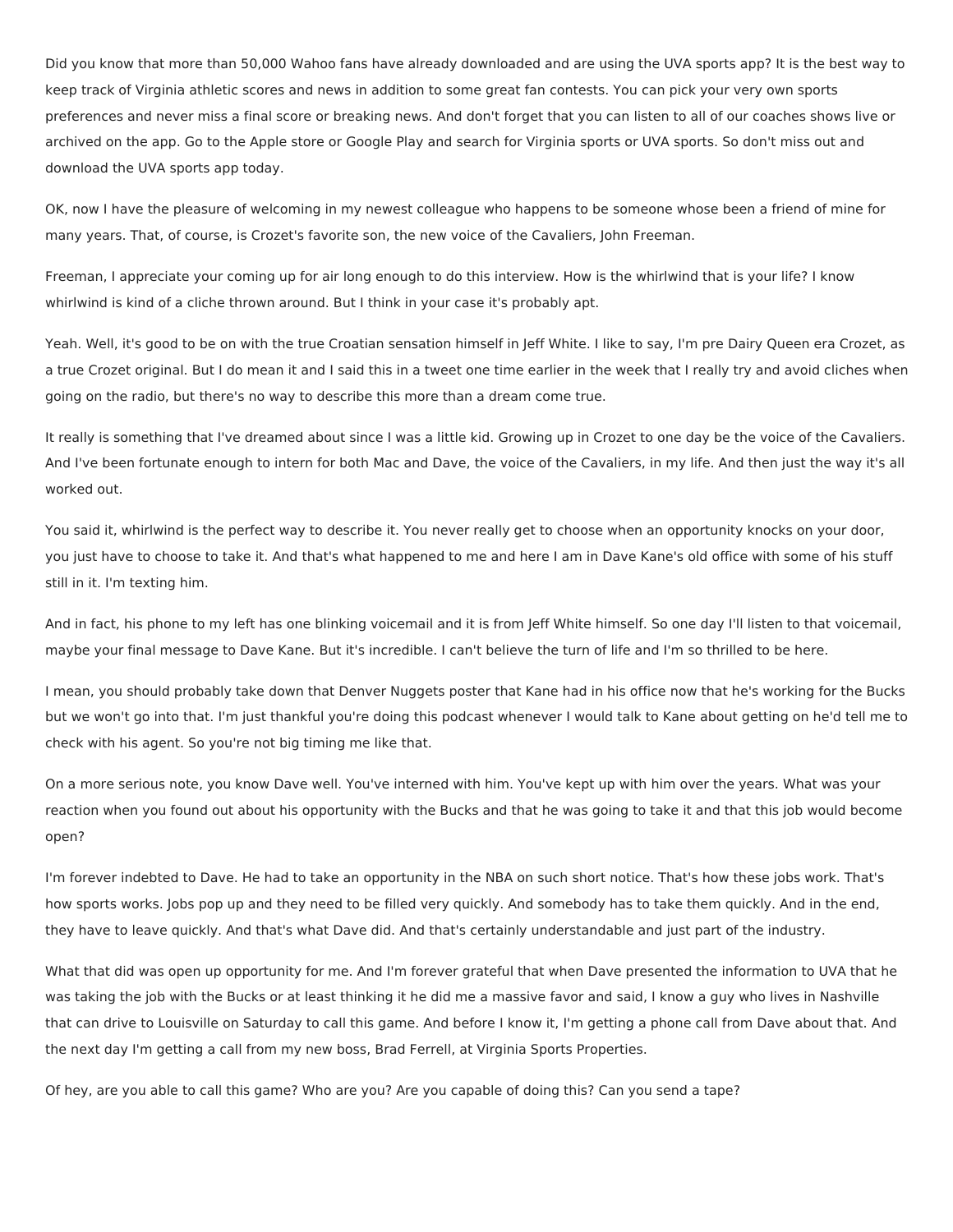And I think about the chain of events of what led to me sitting here in his office and being the new voice of the Cavaliers. And I can say maybe I wouldn't be here if it wasn't for Dave making that recommendation. So I told him he can pick whatever restaurant in Charlottesville he wants when the NBA season comes to a close and he comes back to Charlottesville. I owe him dinner and probably a whole lot more.

So then that first game you called, not the first UVA athletic event you've called, first football game you call ends up being one of the more dramatic games probably in program history overall, but definitely in recent history. It's decided in the final minute with the touchdown by the Hoos and then a missed field goal by Louisville. I mean, that's quite a game to start with. And it wasn't a run of the mill blowout one way or another, it was something for the ages.

It had been some time since I had called a football game.

## American football, right?

Exactly. Yeah, I caught a lot of soccer but those are pretty limited in how long they go. And the thing that I remember so much about that Virginia Louisville game is just how fast everything happened. I get told officially on a Tuesday afternoon, you're calling a network football game on Saturday.

And I had followed Virginia football, but not to the extent that you would ever need to have that expertise for the level of a broadcast that this network deserves. And knew absolutely nothing really about Louisville football. So it's just this crash course of familiarizing with the teams, getting the game on the air, fulfilling all the sponsor reads and production. And simply just getting to Louisville. And knowing where to be and getting credentials and all those things.

That by the time the game rolls around, there was this moment of how much have I thought about actually how I want to call this game and the style of it? And thankfully, it was quite the show. I mean, it was a wonderfully played football game. There were so many good big plays and dramatic comeback.

And I'll be honest, by the time we got to the fourth quarter physically I was about done. My voice started cracking and I wasn't really prepared for the physical demands of such an epic comeback, which is why at the very end I'm trying to deliver these really, in my view, big calls for such a massive moment of the season.

And not sure I had all the gas in the tank that I needed to get there, but you live, you learn. And I'm so grateful to have gotten some more games after that. And hopefully it can be a little bit more polished heading into some future broadcasts.

I mean, as you quickly learned college football is just a marathon these days with all the passing, all the media timeouts and everything. The day of the two and half hour college football game is long gone. It seems like the three hour college football game is a thing of the past too.

You have deep roots in this area. I mean grew up in Crozet. You graduated from Western Albemarle High School. You graduated from UVA. You've been doing the play by play of a variety of UVA athletic events for many years. What was the response from friends, family, people you know from this area, UVA fans when it became official and you were announced as Dave's successor?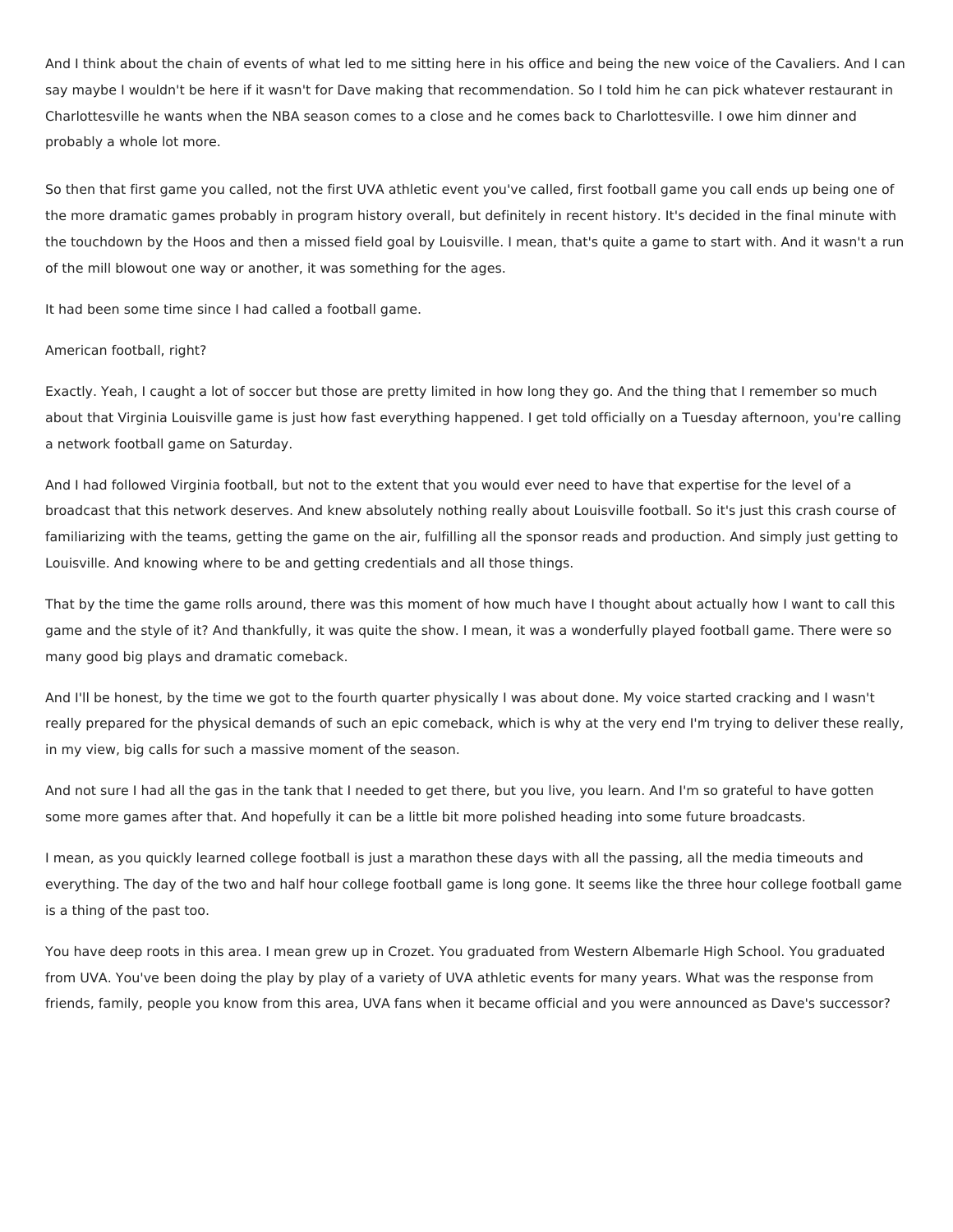It's been incredible. I'm just amazed at how many people view this job so highly. They love this school. They love this athletic department. So for a lot of friends both really close and in some cases people I haven't talked to in over a decade or I went to high school with, them seeing somebody that they know that was their classmate or was their friend growing up or an acquaintance along the way I think it means a lot to them. Not because it's me, but because it's somebody from here. It's somebody who followed a similar path to them. And I love having that role of being a local keeper of Virginia and Central Virginia and the state as a whole.

It's interesting, I got the job over the weekend. And I had to drive to Charlottesville from my home in Nashville on Monday to make the Tuesday basketball game. And I had coordinated with Jim Daves at Virginia Athletics about the press release and when it would go live. And I knew it was going to go live at 10:00 AM Eastern on Monday.

And I'm driving from Nashville to Charlottesville. And I got up really early, because it's a very, very long drive. In this case it ended up being 12 hours because of traffic. And I know this release is going to go live at 10:00 AM Eastern time. And I had just gotten past Knoxville. And I'm in the middle of nowhere Tennessee, knowing that a press release about my life and my wife's life completely changing is going to go live at 10:00 AM.

And nothing glamorous about it. I pulled over into an industrial parking lot as the news went live. And you wouldn't believe the action that my phone--

### [INTERPOSING VOICES]

Notification after notification. And my car reads out texts to me. So I plugged it in and truly for the next nine or 10 hours I didn't listen to a single song on the radio or anything else other than just my car reading me texts from people that were texting me. And honestly, it felt amazing. That drive could have taken 20 hours and I wouldn't have minded doing it.

Your first men's basketball game or the first one in this capacity did not have unfortunately the storybook ending that your first football game had. But still, it was the first time in more than a year that fans were back in JPJ. The atmosphere was great. Was there a point before the game or during the game when you kind of looked around and took all that in or were you just so focused on prepping for Virginia and prepping for Navy and calling the game?

I've made a really concerted effort to be present for everything. It's so easy for me to just put my head down and say, oh, I've got to work or this is stressful to get all these games prep for and doing it in a city that I wasn't living in three days ago. But I really know that I don't get these moments back. I'm not going to get it to walk into JPJ as the official voice of the Cavaliers for the first time ever again. It'll be the second time. And then before you know it hopefully the 205, 101,000 time down the line.

So even last night doing the basketball game I love every interaction that I have. Whether it's fist bumping with the ushers on the way in. It's a family atmosphere. You know it, Jeff, when you go in. You're so good at knowing who everybody is and what they do and they know you. And I look forward to that.

And last night was just the beginning of it. But there was a moment where you go through the media entrance and there's the immediate portal right in front of you where you walk in and you're floor level. And there you are at the corner of the court. And the arena is all lit up.

And I get there really early so it's completely empty. And there was a moment where I just breathed in deep and said, please, please nobody wake me up from this dream. Don't pinch me. Don't wake me up. It still doesn't feel real.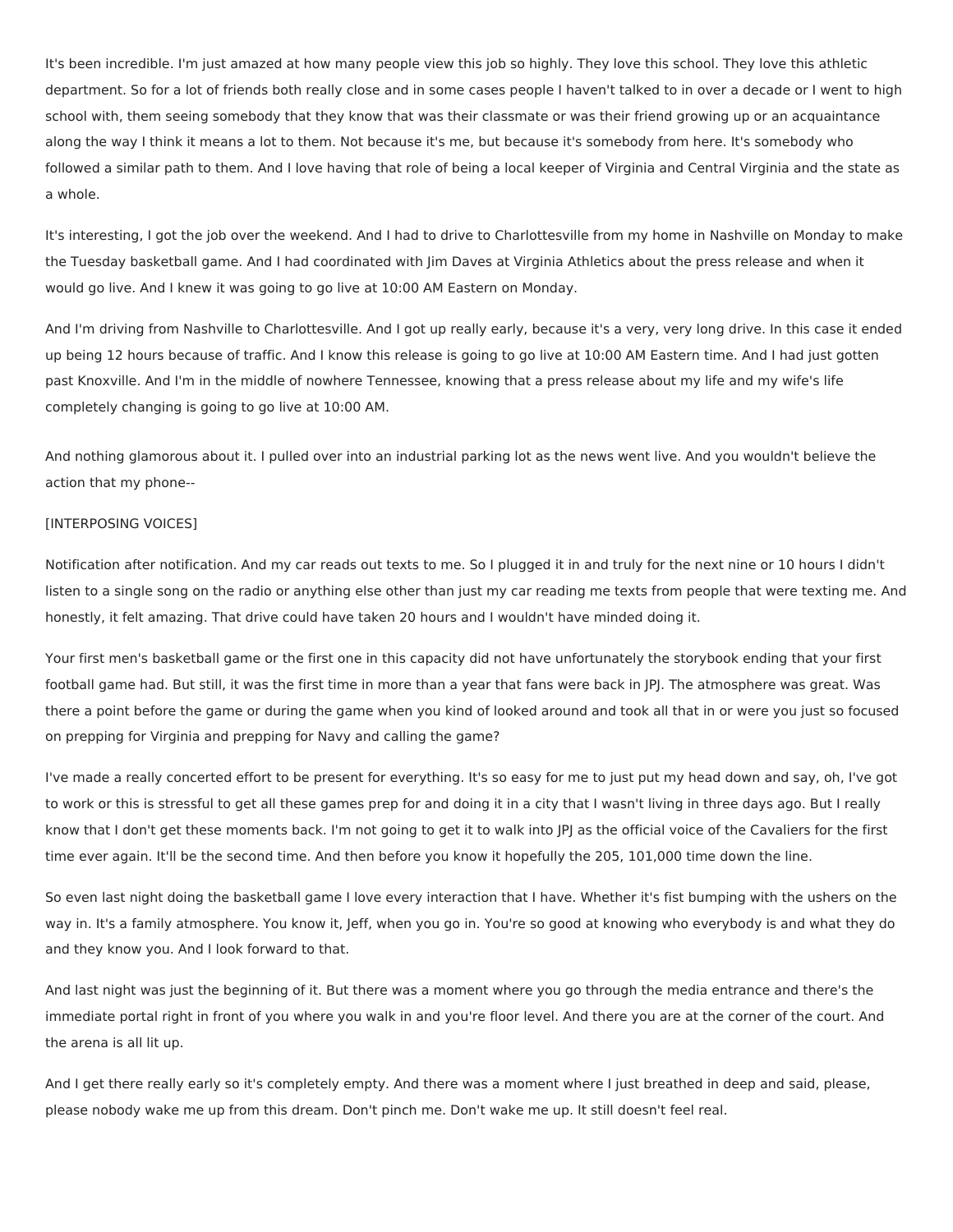Well, I kind of prepped a question for Coach Bennett during the day, had the game gone better and had it been a comfortable win, which did not turn out to be comfortable at all in any manner. Where I was going to bring up you and Kane to Coach Bennett in the post game, but it was not the right time or place for that. So maybe that'll come later. But what was the first UVA athletic event that you remember watching live or on TV as a kid? Anything stick out or the most memorable--

Yeah, it's hard to chronologically put it all together. You know when you're a kid, what you remember when you're five versus what you remember when you're nine, you don't end up in recollection figuring out which one came first. A couple of things I do remember that standout.

One, a game against I believe it was Texas in Scott Stadium. My dad took me. We had the very last seats.

The Tiki Barber game, right?

One where it absolutely poured rain.

Yeah, that was it. And Tiki ran wild I think in that game.

And I think Anthony Poindexter just stood a guy up and ripped the ball out of his hands. And I distinctly remember a few of those plays. I also remember going to Virginia men's and women's basketball games. And I don't recommend this because I think it's illegal but we would park on the other side of the railroad tracks and then walk over to [? U ?] [? Hall ?] over the railroad tracks. And what I remember about those is not just the basketball, but we lived in Crozet. And we would get in the car and we would listen to the post game show on the way home all the way to Crozet. Until if it was a night game we ran out of signal. It would go static.

#### Yeah.

And that was really my first exposure to the Virginia Sports Radio Network. I grew up listening to it coming back from games. And before you know it, I became a huge UVA fan. And then grew up listening to the games that were on the road. And when I think to how I got to where I am now and how happy I am to be in this job, it all starts from being a little boy and Crozet listening to the Virginia Sports Radio Network saying, I want to do that one day.

What was the first UVA game you ever called and what sport?

I know exactly what it is because I didn't think I'd ever get another one. So it was for Virginia lacrosse when I was in college. I was a guy who was just around, at that time at McDonald Virginia Sports Network WINA locally. Had done some high school football. Hosted, produced anything I get my hands on. Just waiting for a big opportunity. And there was a lacrosse game that opened up and it was in Durham, North Carolina to face Duke. And I think Duke was number one in the country.

I had never broadcasted a lacrosse game. I didn't play it in high school even though it was offered. I didn't grow up in a lacrosse family and really barely knew the sport. And found out I think on a Monday that they needed me in Durham on Saturday. I didn't know how to set up the equipment, none of that. And I went into Doug Tarring who has become a good friend of mine and in my opinion, the best lacrosse analyst that's ever existed. And I went into his office at St. Anne's Belfield, which is where he was the athletic director. And I was like, how does this game work?

And he pulled out a sheet of paper. And he drew a goal on it and then drew a circle around the goal and said, this is the crease. And that's how we started. And a few days later I was calling a game with him at Duke. And I hope that tape got burned. I hope it never sees the light of day. Who knows what it sounded like. But I was able to get a few more games and then got a lacrosse gig and the rest is history.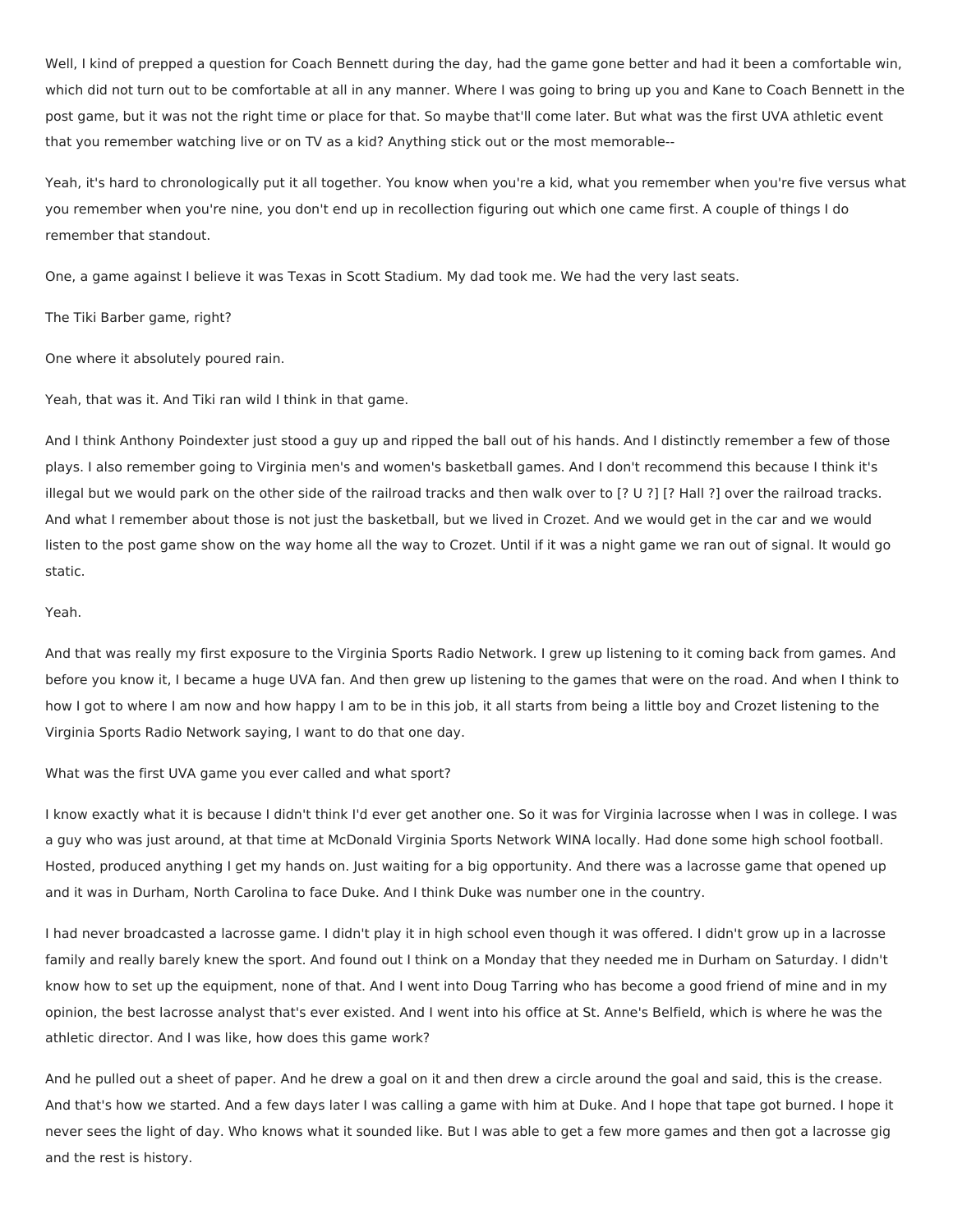These things kind of run together but you did call the 2011 national championship game, right?

I did.

In college. Yeah. Not College Park, that was Baltimore.

It was in Baltimore on probably the hottest day in Baltimore history.

It was brutal. Brutal. You mentioned your wife, Christie. She is a UVA graduate as well, right?

She is.

Is she excited about it? I know she's from Nashville, but is she excited about coming back this way?

Yeah, I wish she was here. So she works at Vanderbilt hospital. And hoping to transfer her nursing profession over here to Charlottesville. So I wish she was here with me. Right now she's holding the house down in Tennessee. But she loves fall. And I texted her today saying this is probably the best peak fall day that you could have and how much I wish she was here. It's bright orange in Charlottesville.

And we love this city. We love Virginia. We love Charlottesville. We love this school. Everything about it. We've always talked about if there ever was an opportunity to get back to Charlottesville that we would want to take it. Now, thankfully Dave didn't hold this job until he was in his 70s. But I was fully prepared to apply as a 65-year-old to be the voice of the Cavaliers. Would have never gotten it. But nevertheless, we always hoped that there was a pathway back to Charlottesville. And to get it in this way is perfect.

So we'll go back into the archives. Not only did you attend Western Albemarle, you were a football player of some note there, right?

I mean, depends on who you ask.

I think you-- didn't I see somewhere you were in all district defensive back? Is that right?

Yeah.

OK.

Yeah.

Anyway, I don't know. I know you've had interaction with Bronco prepping for these games. But a number of the football coaches have or have had sons who played football at Western. Have you had a chance to bond with any of them over this or has it just been too crazy?

I mentioned it to Bronco when I first met him. And the funny thing is my dad is the PA announcer at Western. And he's been since the school opened, like 40 some years I think he's done it. If you've ever been to a Western game, he's loud. He's expressive. He's a funny guy.

So I think they all are more familiar to be honest with my dad then they are with me. But I hope that changes pretty soon. But Crozet is an interesting thread that ties a lot of us together. So many people in the athletic department, you included, and the coaches and staff, live out in Crozet.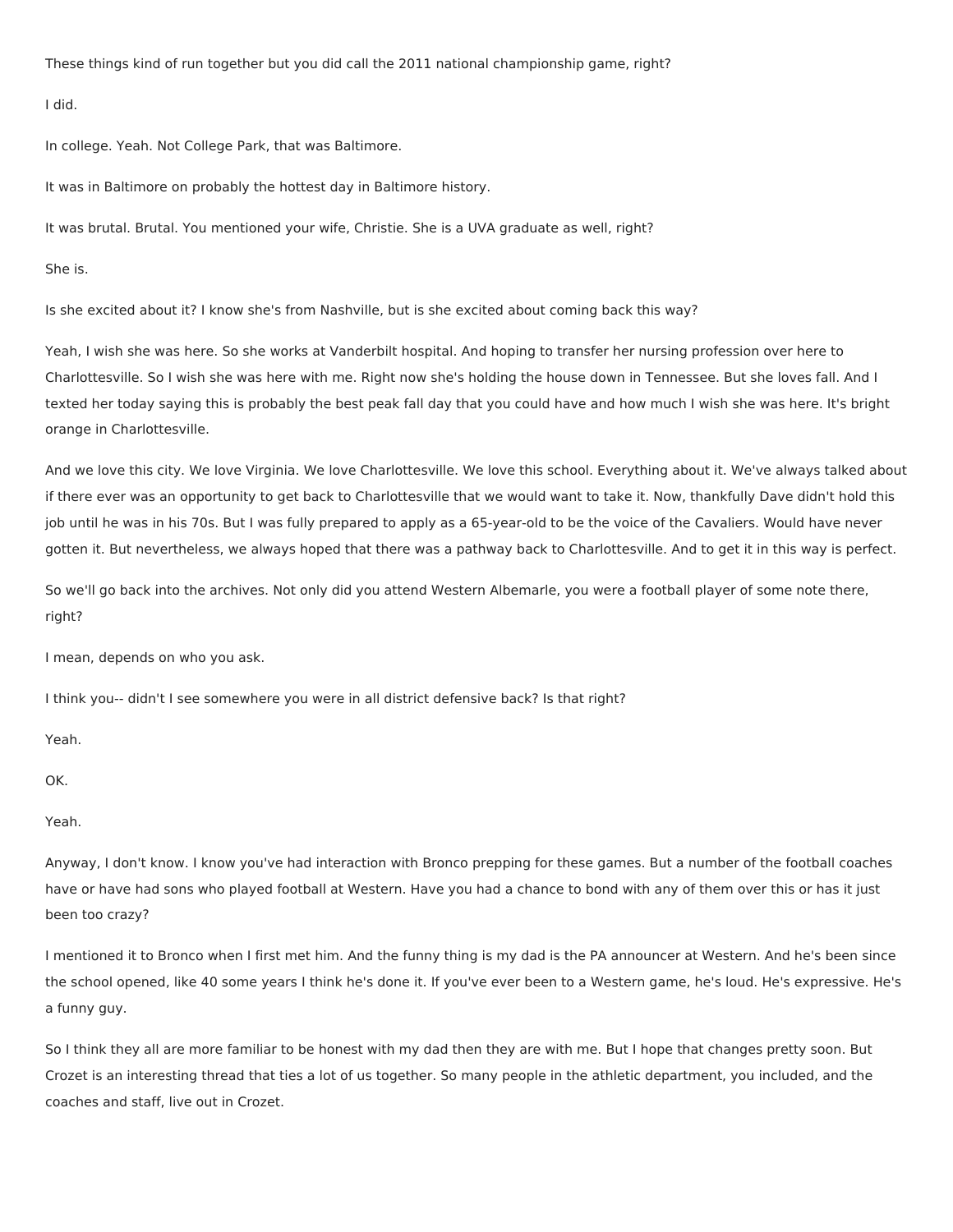You're working most closely in football with Tony Covington in men's basketball with Jimmy Miller. How well did either of those guys kind of before you got thrown into this? I think you'd met Jimmy before.

Yeah, I'd called games with Jimmy as a fill in a couple of years ago on the national championship season. We spent time at the Battle 4 Atlantis in the Bahamas. So certainly know Jimmy. I had never met Tony Covington until I shook his hand in Louisville a few hours before we went on air.

Cov has been so good to me. He's been so encouraging, so helpful, energetic obviously, and supportive. When it came down to trying to get this job, it was a national search. And it's such a competitive industry and Cov was on my side. And he was willing to tell people that. And I'm so appreciative of it. He's another person that I owe dinner.

And then just also on game day he's such an enjoyable person to be around. And he brings up the energy of broadcast. But yeah, there's times where you can just get so serious around a broadcast sometime and there's so much going on. To have someone like him whose been in some really pressure packed situations as a player just be part of the broadcast and be that calming influence and steadying influence on the broadcast while still bringing the enthusiasm and energy that the fans deserve. I think he's a wonderful partner. And can't wait to work with him on Saturday versus Notre Dame.

You have called a number of sports in your career. But I know that soccer is near and dear to your heart. I know you'll be able to follow the teams here. Will you be able to occasionally call games in the fall or is that all just going to depend on the American Football schedule?

We'll see. Yeah. I'd love to pitch my boss on Virginia soccer on the Virginia Sports Radio Network. I think we might have to start locally on radio. But actually I call it a Virginia soccer game a few weeks ago. How about that?

Yeah, I remember that.

So there's ACC Network Extra, which is usually school produced. And then there's ACC Network which can be school produced but often the announcers are from around the east coast and not hired by the school. But there are a lot of local ACC Network Extra broadcasts produced by the school that need local broadcasters. So it's in the fall, so it's pretty busy around then obviously with football. But if there ever is a chance to slip in and call a game I'd love that.

It's a program that has given me so much. I grew up going to Virginia soccer games. I grew up going to Virginia soccer camp. And I think that love of the game helped me in my job in Nashville in calling Major League Soccer. And my job in Nashville calling Major League Soccer helped me get this job with Virginia.

But the surreal part of broadcasting, Jeff, is I called that Virginia versus Denver men's soccer game on ACC Network Extra a few weeks ago from my living room in Nashville. That's just the way broadcasting works now. You plug-in a good quality microphone. And the video services team is so good at Virginia that they make it easy. You literally sign in to a Zoom meeting and they present you with a bunch of camera feeds and you're good to go.

It's a surreal experience. It went to halftime, we had some pre-produced segments and I didn't know what to do. I went and unloaded the dishwasher and then came back up and called the second half. It is such a strange thing. So broadcasting in 2021 and beyond can happen in some really strange ways.

Well, we're on Zoom now. I can see that your new office needs some decorating. So I will let you get to that. I'll see you at JPJ on Friday night and then at Scott Stadium Saturday for the big game with Notre Dame. But anyway, congrats. Welcome back. And thanks for your time. And I look forward to working together for many years.